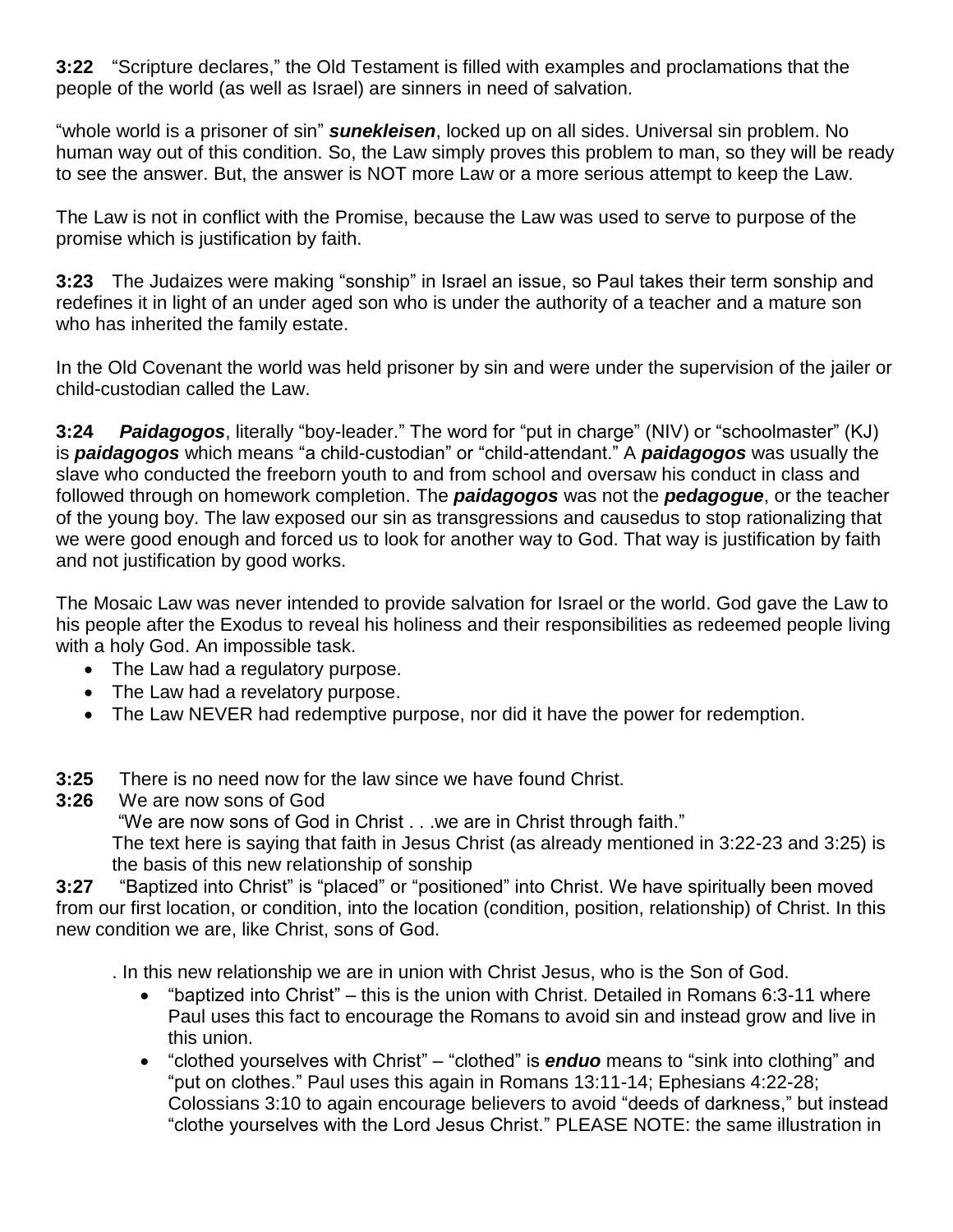Galatians of a spiritual reality that occurs as a result of faith in Christ becomes an ethical responsibility for spiritual growth in time.

- Sonship by Creation. . .natural to all men and referred to in Acts 17:28
- Sonship in Christ. . . . .not natural or given to all men.

It is the same phrase but refers to something other than being a creation of God.

- Mature Sonship . . .This is the sonship of Galatians 3:26 and refers to the fullness of our position in Christ. This is granted to every believer in Christ.
- Mature Son. . . . . .This is contrasted with the immature son (1 Cor. 3:1; Heb. 5:11-6:2) and refers to growing into the position God has called us to or assigned us to. This must be attained by the Spirit-led believers who hear and understand God's word.

**3:28** Does not say racial/national differences, social differences, and the differences between male and female do not exist. God has made these differences and they are natural. This is saying that these differences are not figured or recognized in the new position of being a Son of God (being in Christ.) A healthy church will have all of these different people who still maintain their natural differences yet function as the spiritual body of Christ.

We do not need to destroy the natural in order to attain the spiritual. God is the creator of both. God's creation, both natural and spiritual, work in harmony.

**3:29** According to Gal.3:16 Christ was the heir of the promises spoken to Abraham. Here it states that if we are in Christ then we are the "seed" and "heirs."

The Legalizers (in this case, the Judiaizers) had promised the Galatians that they could become part of Abraham's seed by obeying the Jewish laws. They would at best be imitators of Abraham's natural seed. Paul tells them that by being in Christ, the heir of the promises, they are given the promises of Abraham by being his spiritual seed. Point: Even the natural seed (Jews) need to become Abraham's spiritual seed by faith. So there is no advantage in taking the detour through the law of Moses.

All that is available is in Christ. Christ is mentioned 7 times in the last 8 verses.

Three things are discussed in this three-dimensional application:

- 1) The height In Christ we are reconciled to the transcendent God of the universe (3:26)
- 2) The width In Christ we are united to all other believers and they to us. (3:28)
- 3) The length In Christ we are joined to a long line of believers throughout history (3:29)

## **Galatians 4:1**

This begins the final contrast

This develops the thought of the pedagogue in verses 23-29

4:1-2 – "the time set by his father" is *prothesmias*, an Athenian legal term referring to an appointed time for the termination of the child's status as a minor. This time is set by the father of the child.

In Judaism a boy became a man at the age of 12

In Greek culture a boy passed from the care of his father to the care of the state at age 18. The Greek boy was then responsible to the state.

Under Roman law there was also a coming of age, but it was not a code or a year. It was a time set by the discretion of the father. The Roman child was under the guardians until the time set by the father had come. At the annual feastival on March 17 the child was officially adopted by the father as